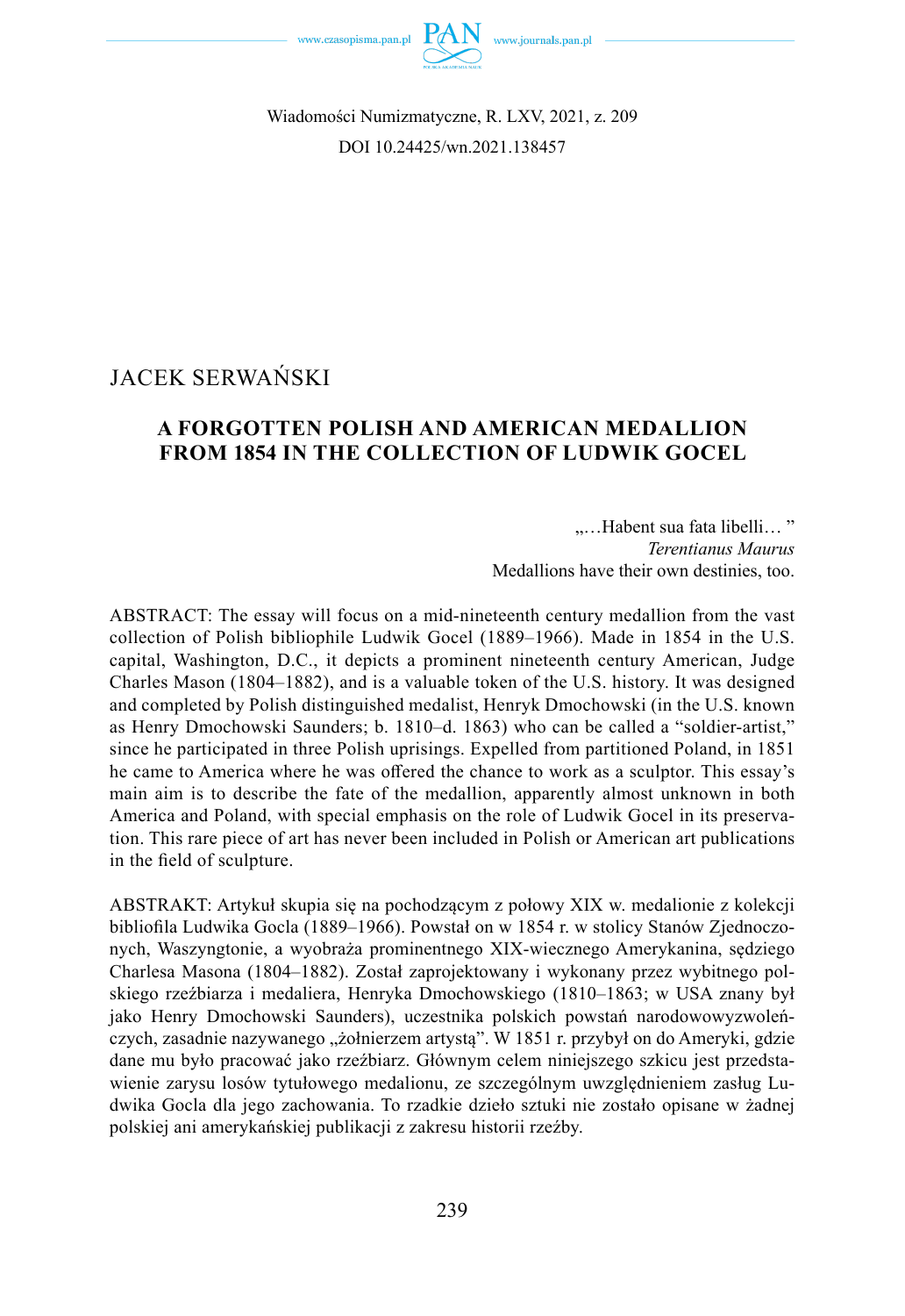KEYWORDS: medallion, biographical writings, Henryk Dmochowski Saunders, Charles Mason, Ludwik Gocel, November Uprising

SŁOWA KLUCZOWE: medalion, biografistyka, Henryk Dmochowski Saunders, Charles Mason, Ludwik Gocel, powstanie listopadowe

#### About biographies and biographers: introductory remarks

Ludwik Gocel was one of the most eminent Polish bibliophiles and collectors of the first half of the  $20<sup>th</sup>$  century. A large part of his collection was lost during World War II, but after the war he continued his activities and eventually donated the major parts of his collection to the Polish state. After Gocel's death in 1966 some of his objects remained in the possession of his widow. His archives were left at his home, which in part had served as a historical museum in Puszczykowo, eleven miles south of Poznań in the Greater Poland region. My interest in the life of Ludwik Gocel intensified after 2011, when my wife Krystyna, Gocel's nephew, inherited his legacy, including the incomplete archives and a few remaining items from his collection. *Nolens volens,* I became the informal curator and biographer by chance. Although I was willing to explore these documents and popularize the achievements of the collector, I never planned to write his comprehensive biography (as one would of a prominent scholar, a famous writer or musician). I have assumed a role of an "occasional biographer" (*biografista przygodny*), following the remarks and nomenclature in the work of Ryszard Tomicki in his academic investigations as ethnologist.<sup>1</sup>Thus, I have dealt with a number of questions concerning usefulness of biographical writings in general, as well as "establishing limits to the biographer's inquiries, and a hierarchy of the detailed information he is gathering".2 My intention has been to use Gocel's legacy to investigate unknown, even if less significant or marginal, facts from his life in order to learn more about some objects from his collection. Indeed, between 2016 and 2019, I published a series of articles in Polish scholarly journals.<sup>3</sup> Based on my research as well as information obtained from communication with Gocel's family members, these essays described only selected aspects of his diverse activities. Because relevant documents and other sources are in the private hands and otherwise would never be known, I believe it is my responsibility and duty to contribute to the collector's biography, even in its most personal aspects, and add more details about his collection.

This essay combines elements from the fields of biographic studies, history, and history of art, concerning a nineteenth century medallion made in America by

<sup>&</sup>lt;sup>1</sup> See Tomicki 2006, pp.  $17-21$ .

<sup>2</sup> See Tomicki 2006, p. 21 (from an English abstract).

<sup>&</sup>lt;sup>3</sup> See Serwański 2016, pp. 284–298; Serwański 2017, pp. 367–398; Serwański 2019, pp. 181– 199.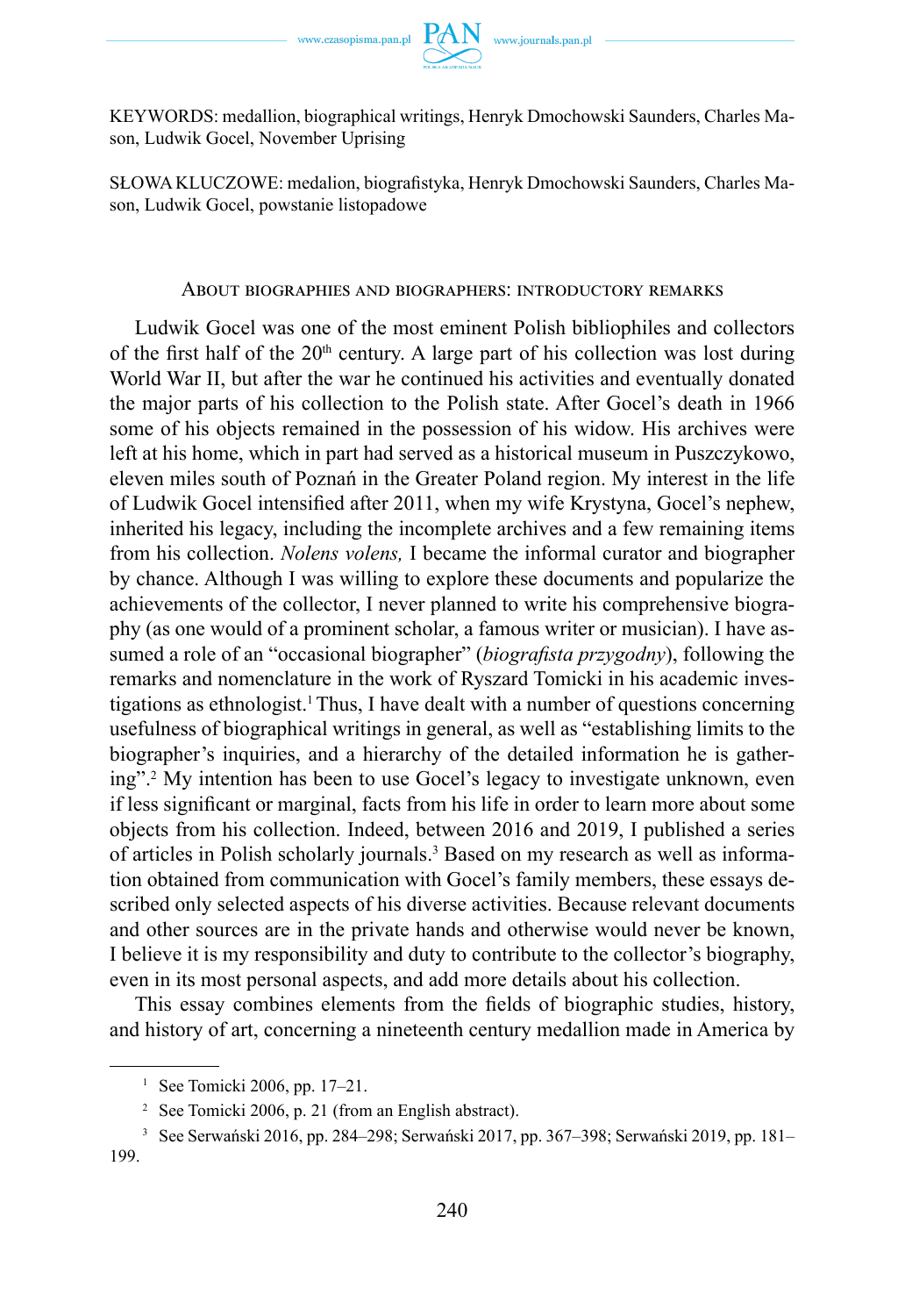

a Polish artist. Generally speaking, the biographer can concentrate not only on the biographee but also on an object. Thus, what is under discussion here is a biography of the Mason medallion (1854), a forgotten piece of art, which Gocel included in his collection many years ago. I initiated my investigation into the biography of the medallion also with an intention to learn as much as possible about its author, sculptor Henryk Dmochowski. I believe the topic may be of interest to those who want to know more about Polish-American past in the  $19<sup>th</sup>$  century, including Dmochowski's (HD Saunders's) contribution to America's cultural heritage.

The first part of the essay focuses on the mid-nineteenth century: Henryk Dmochowski's American episode and one of his medallions from this period. The second part concentrates on the medallion's later history, its fate in the mid-twentieth century until the present time, and on Ludwik Gocel's interest in the Polish November Uprising (1830/31) and the Polish past in America. The final part contains conclusions and research postulates.

The Mason medallion. Henry Dmochowski Saunders in America

Although 165 old today (in 2021), the medallion is preserved in perfect condition. It is a classical bronze relief medallion, with black patina; circular in shape, with a diameter of 180 mm, and weighing 696 grams. It shows a man's head from the left profile; he has long hair and a beard, and seems to be in his late forties. The person depicted is an American, Charles Mason, whose first name and surname are inscribed in a handwritten style along the right edge (the initial of his middle name does not appear). The signature of the sculptor is located at the bottom of the medallion, beneath the cut of the neck, and reads as follows:

HD SAUNDERS, 1854 WASHINGTON.

The medallion includes two original hangers, one inside and the other on the rim, and can be displayed on a wall.

In America, Dmochowski was known as Henry D. Saunders (thus, in the signature, H stands for Henry[k], D for Dmochowski). Dmochowski's other name was spelt in a variety of ways: e.g., Saunders or Sanders, while his first name, Henry (Henryk in Polish), was sometimes spelled Henri.

Since in the United States of America more people with the first name Charles and surname Mason were active in this period, for the correct identification of the subject of the medallion I turned to the illustrative materials in order to compare the likenesses of them all. I eliminated images that bore no resemblance to the one on the medallion. Finally, in one of the portraits, I recognized the man depicted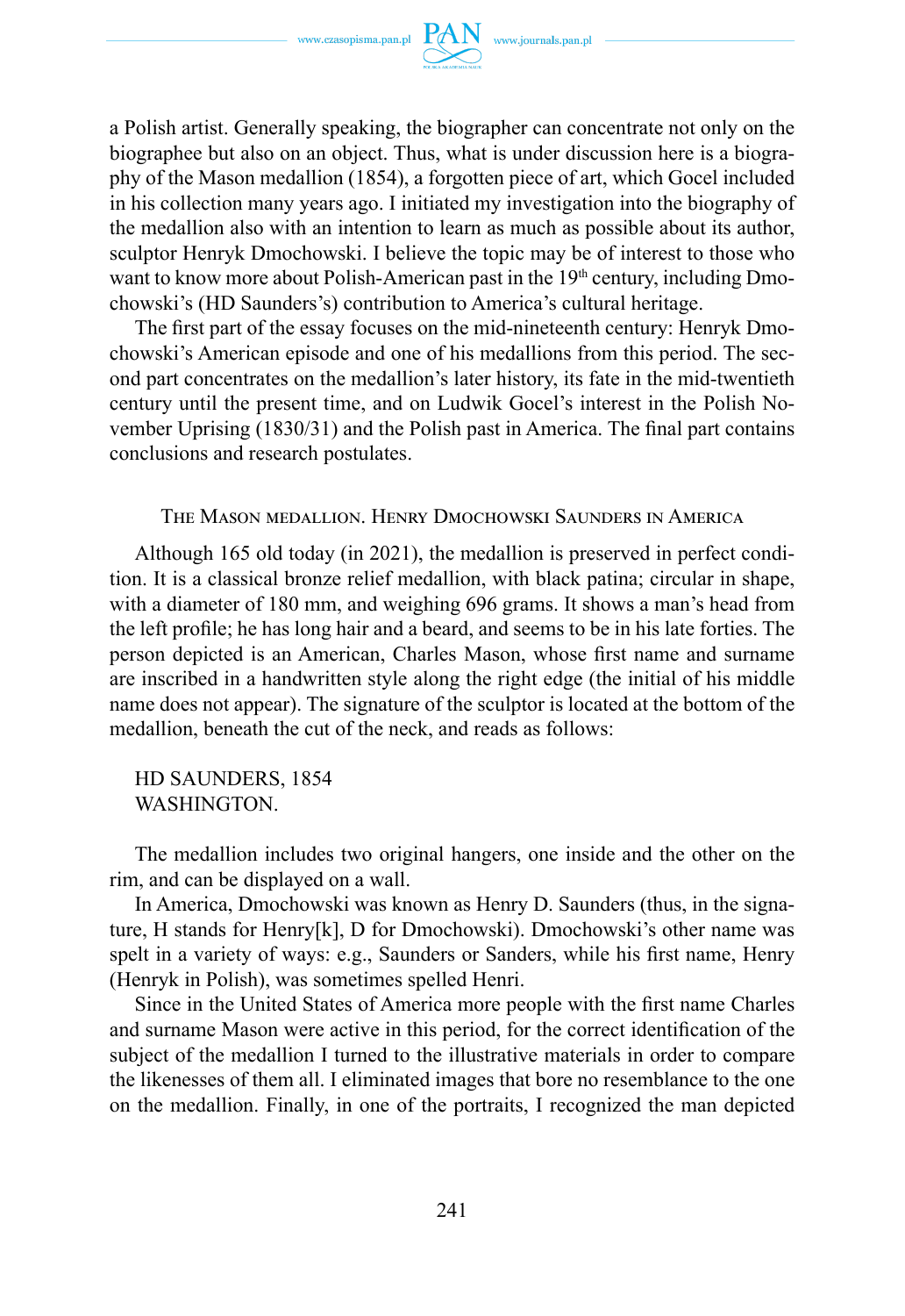

Fig. 1. The medallion made by Henry Saunders Dmochowski in 1854. Photo: Wojciech Leja; author's archive in Poznań, Poland

on the medallion as Judge Charles Mason from Iowa.<sup>4</sup> The facial features showed a clear resemblance and all other details matched unmistakably. In the literature his name appears without the middle name or its initial. Mason was born on October 24, 1804 and died on February 25, 1882. He was a prominent man in his era, a soldier, businessman, professor of engineering, and jurist. Between 1853 and 1857 he served as the [United States Commissioner of Patents](https://en.wikipedia.org/wiki/United_States_Commissioner_of_Patents) in Washington, and helped improve the work of the office. This period of his activity is best described in the following excerpt from Charles Mason's biography:

"In April 1853 President Franklin Pierce appointed Mason the U.S. Commissioner of Patents in Washington, D.C. His responsibilities included agriculture and weather information. A farmer himself, Mason promoted agricultural research, collected world statistics on tobacco and cotton, and authorized a system of

<sup>4</sup> Acton 2009. This article includes further bibliographical references and sources.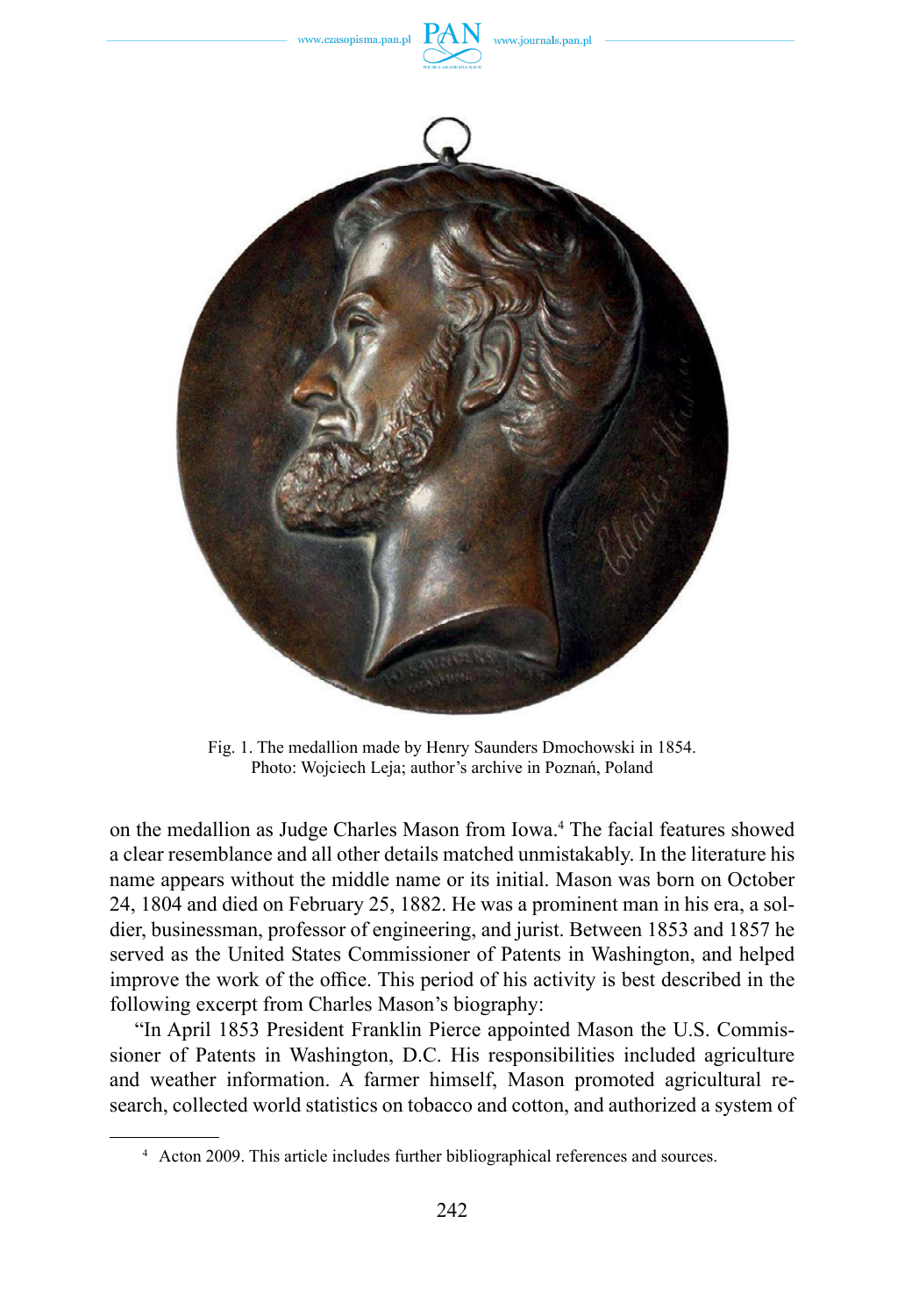

obtaining national weather information by telegraph. An energetic reformer, Mason reorganized the system of applying for patents and hired the first women in regular employment in a federal office. Unhappy with the new administration of President James Buchanan, he resigned as commissioner in August 1857".<sup>5</sup>

Several likenesses of Judge Mason can be located in various portrait collections, but apparently the medallion is unknown to archivists in his native Iowa or elsewhere.

I call this medallion "Polish and American" because in a sense it "belongs" both to America and Poland. Made in the U.S. capital, it depicts a prominent nineteenth century American, and thus is valuable as a token of this country's history. On the other hand, the medalist, an eminent Polish artist and patriot, embodies Poland's history under the partitions. An exile, expelled from his own home country by a foreign power, finally arrived to America where he found the chance to work in the unique field of art: sculpture. In effect, during his temporary stay in the U.S. this outstanding artist enriched America's cultural heritage with several fine sculptures and other works of art, making a name for himself there.

An article published in 1949 by Sister M. Liguori gives us an excellent insight into Dmochowski's life and work in New York, Philadelphia, and Washington.<sup>6</sup> Because he fought for Poland's independence in the Uprisings of 1830, 1848 and 1863, and because his sculptures represent the highest artistic quality, Liguori calls him a 'Soldier-Sculptor.' She writes about Dmochowski's Polish background (he was born in Vilnius) and his education as a lawyer (he completed his law studies in Vilnius), and his later work as a sculptor. He studied art and worked creatively in France, in England (in London he was accepted as a mason), and finally in the United States. In 1851, he settled in Brooklyn, New York, and three years later he moved to Philadelphia, where he stayed for a longer time and was an active participant in artistic life and events. His works were displayed most often in Philadelphia but also in other cities. In 1860 he decided to return to Lithuania. When the January Uprising of 1863 broke out, he fought against Russia again, and died in battle.

The American period in his life spans roughly only nine years. In such a short time he alone among the Polish exiles "acquired a reputation as a sculptor"<sup>7</sup> and succeeded in making his name known in the U.S. where his monuments are admired by visitors to the American Capitol up to the present day. Over these years Dmochowski worked hard, despite the untimely death of his wife and his two new born children. Among his best known American pieces are the busts of Thaddeus Kosciuszko and Casimir Pulaski (in the Capitol in Washington). His other works include many statues and busts in marble and bronze*,* and medallions. "His works were displayed in the Annual Exhibitions of Arts in the Pennsylvania Academy

<sup>5</sup> Acton 2009.

<sup>6</sup> Liguori 1949, pp. 18–25.

<sup>7</sup> Liguori 1949, p. 20.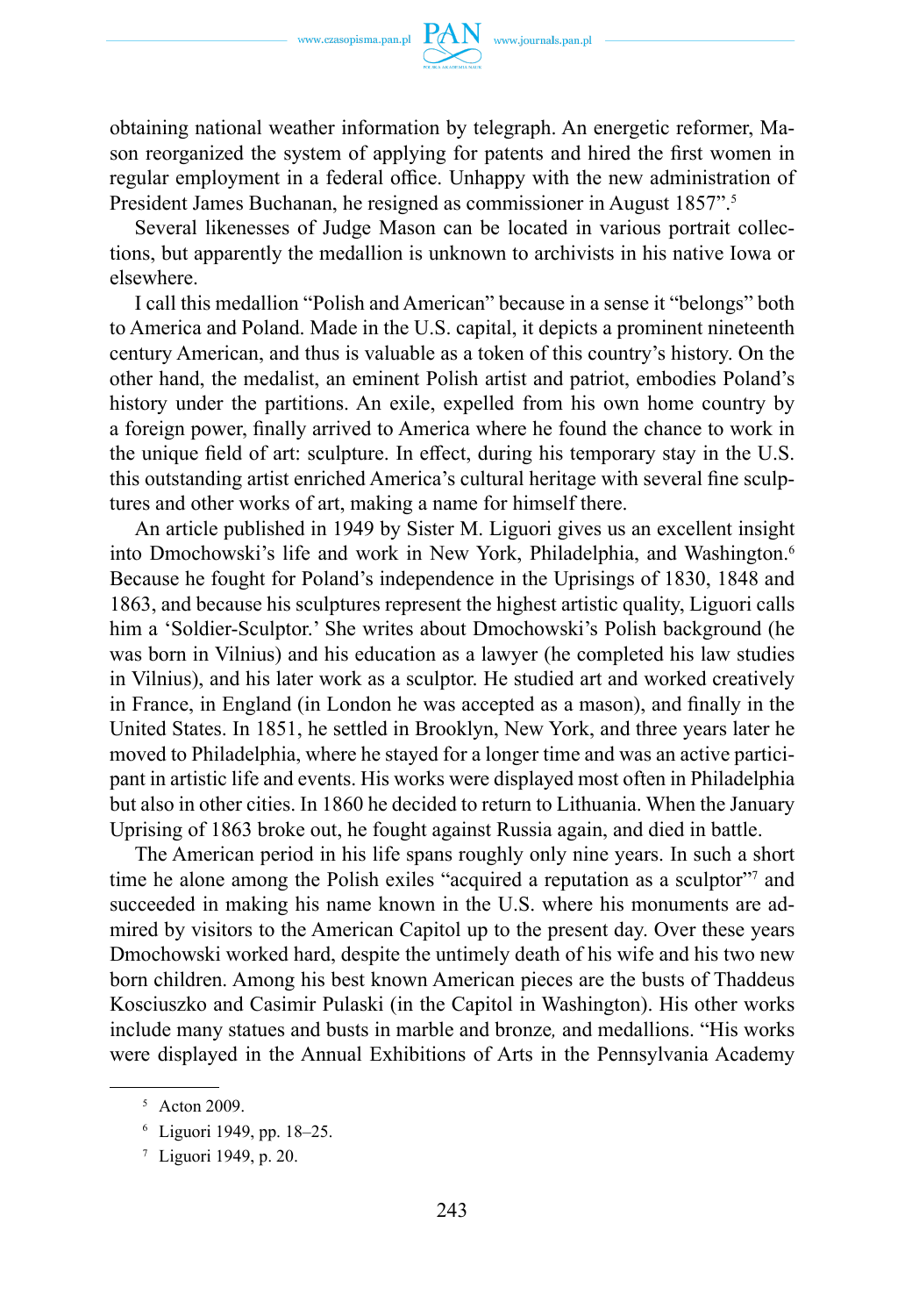of Fine Arts every year between 1853 and 1857."<sup>8</sup> He exhibited busts, bas relief works, statues, statuettes and portraits. Among them are numerous portrait sculptures and medallions of prominent Americans and Europeans.

These annual exhibitions had their own catalogs, a valuable source of information about the works exhibited each year. Liguori copied these lists of exhibits and calculated that "In all, Dmochowski made seventy medallions." However, she did not identify all her sources that provided the basis for her calculation – the medallions included in her lists numbered 38. The information about individual exhibits is scarce: the names of the people depicted are given; the majority are made in bronze or plaster, while 14 are watercolors. The medallions are enumerated together with all the remaining items exhibited by Dmochowski in consecutive years. Among the people he portrayed are several American nineteenth century politicians, e.g. senators from the era before the Civil War; most of them with the title 'honorable.' Fortunately, the Mason medallion *is listed* there, among the 15 works that Dmochowski exhibited at the Thirty-second Exhibition in 1855 in Philadelphia. Its description reads as follows: "Medallion – Hon. Charles Mason."

Though it is brief, the description matches precisely with what is engraved on the medallion itself. Thus, it is a very compelling confirmation that the medallion, made in 1854 in Washington, D.C. (as says the inscription on the medallion), was exhibited the following year in Philadelphia. Possibly, the entry in the catalog, copied by Liguori in her 1949 article, is the only mention about the Mason medallion in American and Polish literature. Moreover, we do not know how many casts (each cast counts as an original) were made, and in which workshop. These are not the only questions unanswered. We do not know how the Mason medallion left America and when it was brought to Poland, who owned it for almost one hundred years until it became part of Gocel's collection.

## Ludwik Gocel and medallions in his collection

The Mason medallion's twentieth century history is thus tied with Ludwik Gocel who acquired this fine piece of art. Had it not been for him, thousands items connected to the Polish November Uprising and its soldiers might have been scattered or lost forever. It was his lifelong passion, expertise and experience in collecting books and artefacts that helped save them.<sup>9</sup>

<sup>8</sup> Liguori 1949, p. 20. See also Mienicki 1939–1946 and Prószyńska 1975.

<sup>9</sup> On his life see: Grzegorczyk 1966, pp. 704–706; Trepiński 1966; Schuster 1972, p. 272. On his collections see: Gocel 1960; Durko 1977, p. 5–7; Tessaro-Kosimowa 1966, pp. 166–169; Tessaro-Kosimowa 1980, pp. 111–118.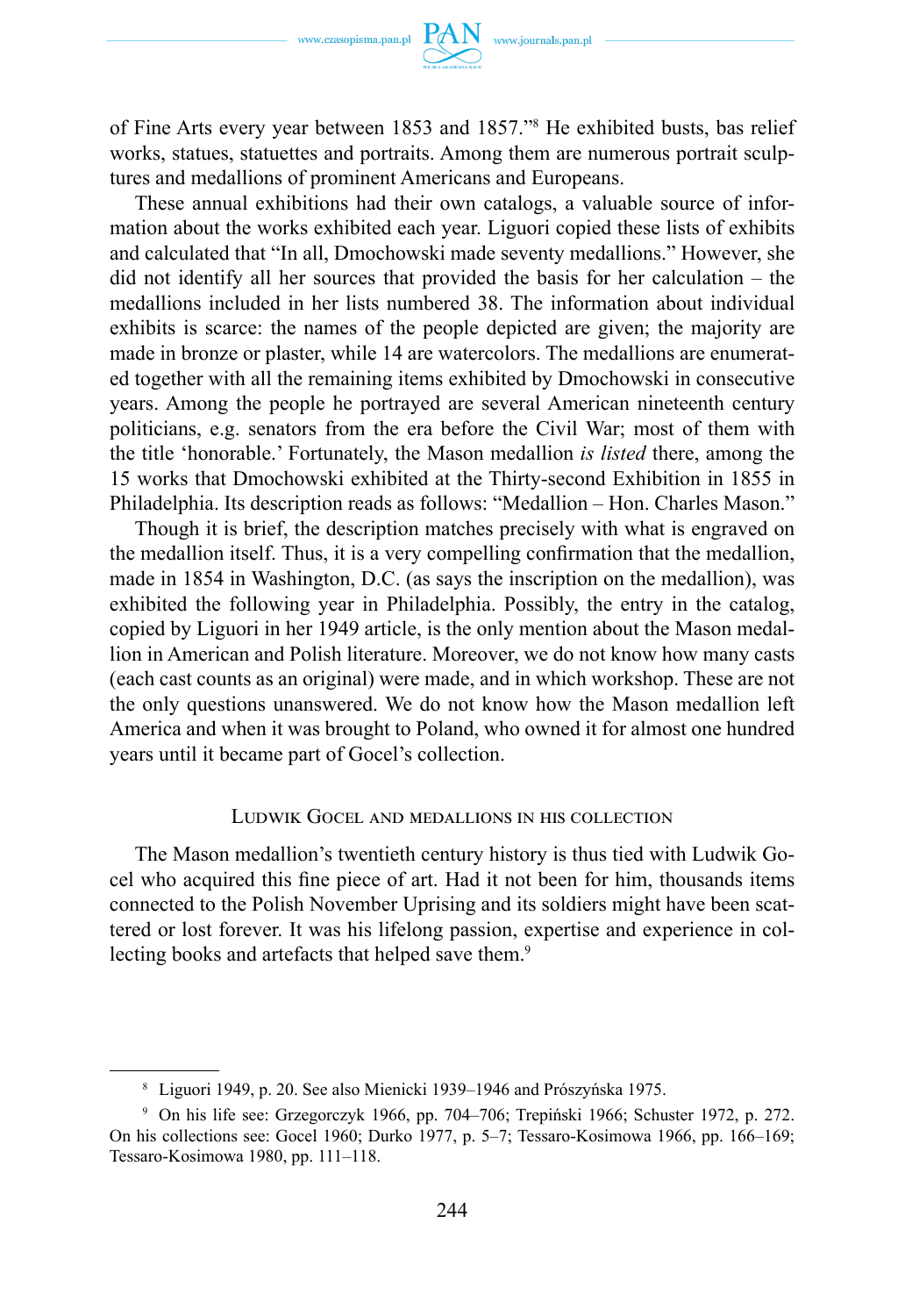

In 1965, *The Polish Review,* in its "Book Reviews" section, printed a review of two Polish publications devoted to the November Uprising.10 One of these works was an illustrated brochure prepared on the occasion of an exhibition organized in Warsaw in 1960 on the one  $130<sup>th</sup>$  anniversary of the Uprising.



Fig. 2. The poster prepared on the occasion of an exhibition organized in the Historical Museum of Warsaw in 1960 on the 130<sup>th</sup> anniversary of the November Uprising, graphic design by Julian Pałka. Photo: Karol J. Serwański; author's archive in Poznań, Poland

<sup>10</sup> The two works reviewed by Peter Brock are *Wolność druku w powstaniu listopadowym 1830–1831* (Freedom of the Press in the November Uprising) by Władysław Zajewski and *Wystawa w* 130 rocznice powstania listopadowego. Ze zbiorów Ludwika Gocla (Exhibition on the 130<sup>th</sup> Anniversary of the November Uprising. From the Collections of Ludwik Gocel), The Polish Review 10, no. 3, (1965), pp. 86–87, http://www.jstor.org/stable/25776620.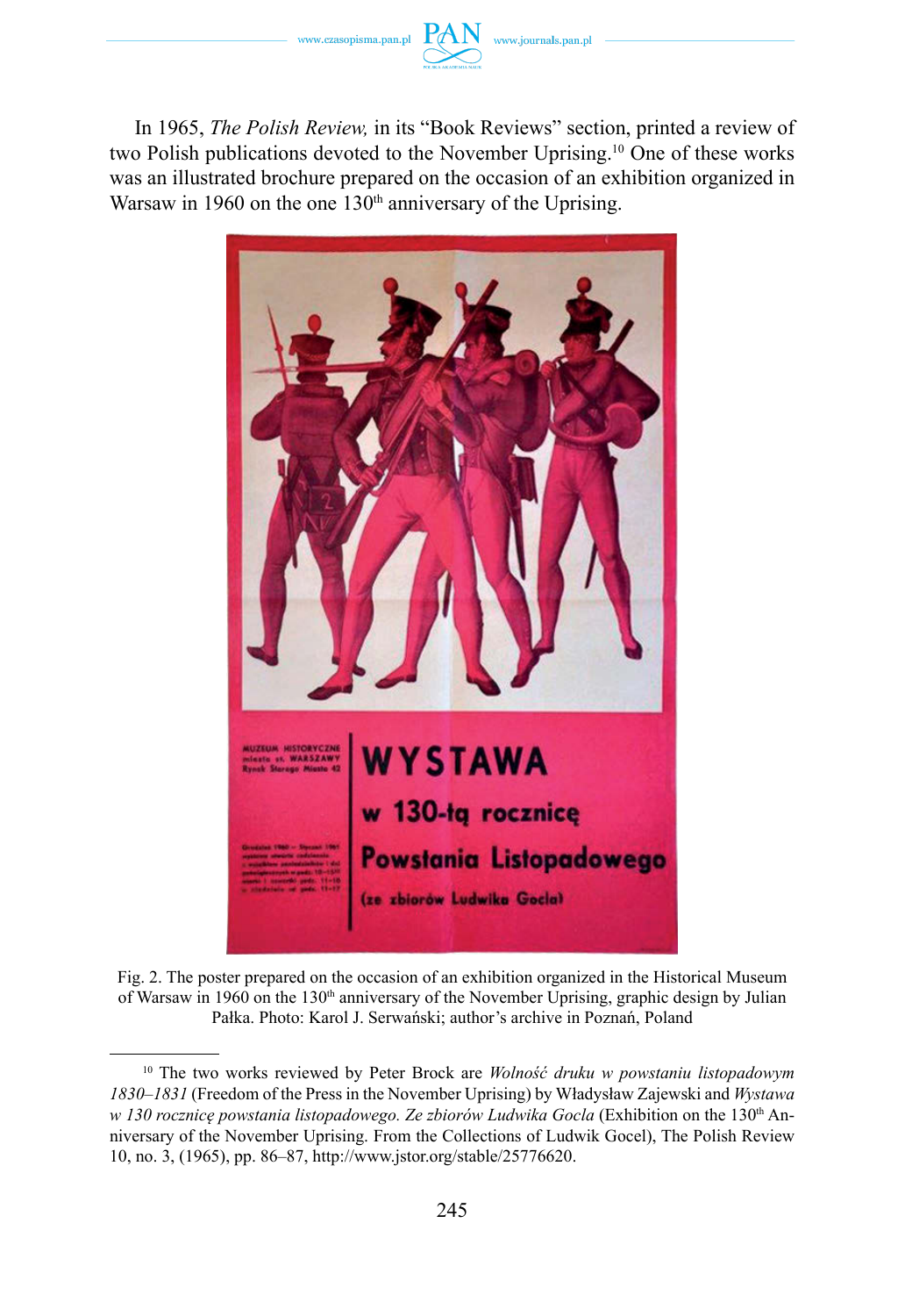

The reviewer, Peter Brock (who was then at Columbia University), explains that the Historical Museum of Warsaw invited the bibliophile Ludwik Gocel to organize a display of materials in his possession relating to this historical event. The brochure, penned in part by Gocel, includes a brief history of his thematic collection, as well as several photographs of his exhibits. In his highly positive review, Brock writes about "the impressive exhibition and exhibits" and adds more detailed information about the collector. The reviewer points out that Gocel created "One of the finest collections of printed materials for the history of the 1830/31 uprising and the decades immediately preceding and succeeding it," and informs the readers that his "collections will eventually go to the nation".<sup>11</sup>

Indeed, in 1964 Gocel donated his invaluable collection to the Polish state, and the relevant documents were signed by a notary in Kraków. Gocel was awarded the title of honorary custodian and granted the right to keep the materials until his death. He died two years later, and after his death the Historical Museum of Warsaw (today the Museum of Warsaw) became the owner of the entire collection numbering ca. 7,000 items. These objects are listed in a three-volume catalog entitled *Katalog zbiorów Ludwika Gocla. Powstanie listopadowe i Wielka Emigracja* [Catalog of Ludwik Gocel's Collections. November Uprising and Great Emigration], Vol. I: *Księgozbiór* [Books]; Vol. 2: *Obrazy olejne. Rysunki. Akwarele. Grafika* [Oil Paintings. Watercolors. Graphic Art]; Vol. 3: *Pamiątki historyczne, medale, medaliony* [Historical Memorabilia, Medals, Medallions].12 The Ludwik Gocel Room (today Gabinet Ludwika Gocla) has been arranged in the main building of the Museum in the Old Market Square in Warsaw. A permanent display there shows rare nineteenth century items, among others, books (mostly first editions, often in artistic bindings), political pamphlets, broadsheets, newspapers, and music scores, as well as unique works of art, often by prominent artists, such as paintings, engravings, lithographs, medals and medallions, patriotic jewelry and period coins, alongside various documents relating to social life – all of them, directly or indirectly, are connected to the November Uprising and its epoch, as well as to Warsaw and its history.

Apparently, Peter Brock had every reason to write his favorable review. He met Gocel in Kraków in the late 1940s when it was not easy, for those living behind the Iron Curtain, to communicate with foreigners. Young Brock was studying for his Ph.D. degree at the Jagiellonian University (he received it in 1950). It was then that he visited Gocel in his study-apartment, and had the chance to get to know the collection and establish contact. In 1960, Brock sent a Letter to the Editor of *Wiadomości* ([News], a prestigious Warsaw literary periodical published in exile in London after World War II). This correspondence, sent from Edmonton, was significantly entitled *Ludwik Gocel – Cierpliwy Zbieracz* [Ludwik Gocel-a Patient

<sup>&</sup>lt;sup>11</sup> Brock 1965, p. 87.

<sup>12</sup> *Katalog zbiorów*, vols 1–3.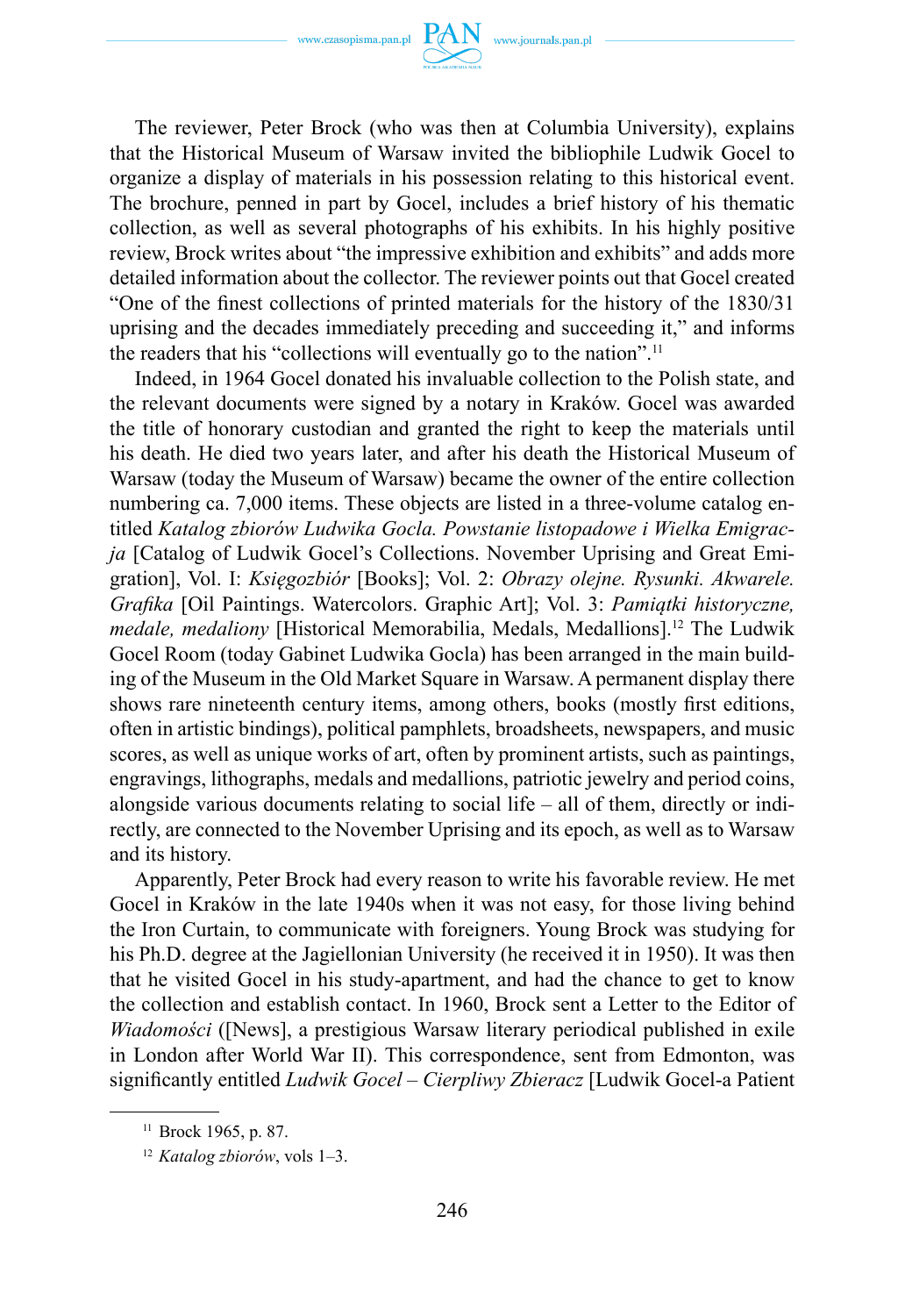

Collector].13 Brock praised Gocel who had worked for almost half a century to make his collection as complete as possible in the broadest context of the November Uprising.

In that respect, many years later, in 1998, in his retirement speech entitled "From Oxford to Toronto via Cracow: The Vicissitudes of a Young Historian in People's Poland,"14 Brock told about his research for his dissertation. He described his Kraków experiences and did it in a brilliant form (John Kulczycki called it "a delightful example of his wit"15). Among the problems he had encountered in Kraków, Brock mentioned how difficult it had been for him to find copies of the nineteenth century journal *Przyjaciel Ludu* [The People's Friend], one of the basic sources for his analysis. While searching for this publication in libraries and elsewhere, he might have consulted with Gocel, at that time a head of the renowned Art and Antiquity Store, well-known in Kraków. Furthermore, Gocel did not keep his collection for himself, and he was always ready to generously offer help to historians, librarians, archivists, etc. Was he able to help Brock find the *Przyjaciel Ludu*?

Gocel's *Katalog* is a reliable source of information about medallions from his collection. In Volume 3, describing historical memorabilia, medals, and medallions, a four-page-long subsection entitled *Medallions* includes in total 18 items: 17 medallions are personal ones (they are arranged in an alphabetical order of last names of people depicted) and only one is thematic (an anniversary medallion).16 The medallions present the images of Poles only (among others, November Uprising refugees: Chopin, Lelewel, Mickiewicz, Niemcewicz). They were made not only by Polish renowned medalists (e.g., Władysław Oleszczyński, Wojciech Święcki, Henryk A. Stattler), but also by foreign ones (e.g., David D'Angers, August Cainois, Antoine Bovy), and by the same token some medallions were manufactured in Polish lands, while others abroad, mostly in Paris.<sup>17</sup>

The compiler of the *Katalog's* medallion section*,* Małgorzata Dubrowska, provides concise notes with more detailed descriptions of the individual items. She quotes texts from each medallion in their original form and language, identifies persons depicted and their fields of activity, gives dates of birth and death of authors and place and date of issue of medallions. In some cases additional comments concerning a given copy's history are also published. Each catalog entry is followed by bibliography. Whenever available, the compiler publishes brief notes from Gocel himself, who sometimes identified sources of his accessions, gave dates, places, and former owners' names – details that were known only to him. In general, in expanding his collection, Gocel relied on any sources available to him,

<sup>13</sup> Brock 1960, p. 6 (Korespondencja: Do Redaktora "Wiadomości" w Londynie).

<sup>14</sup> Brock 1998, pp. 61–67.

<sup>15</sup> See Obituary: Kulczycki 2006, p. 894.

<sup>16</sup> See *Katalog zbiorów*, vol. 3, *Pamiątki historyczne, medale, medaliony*, pp. 59–62.

<sup>17</sup> Sołtan 1972.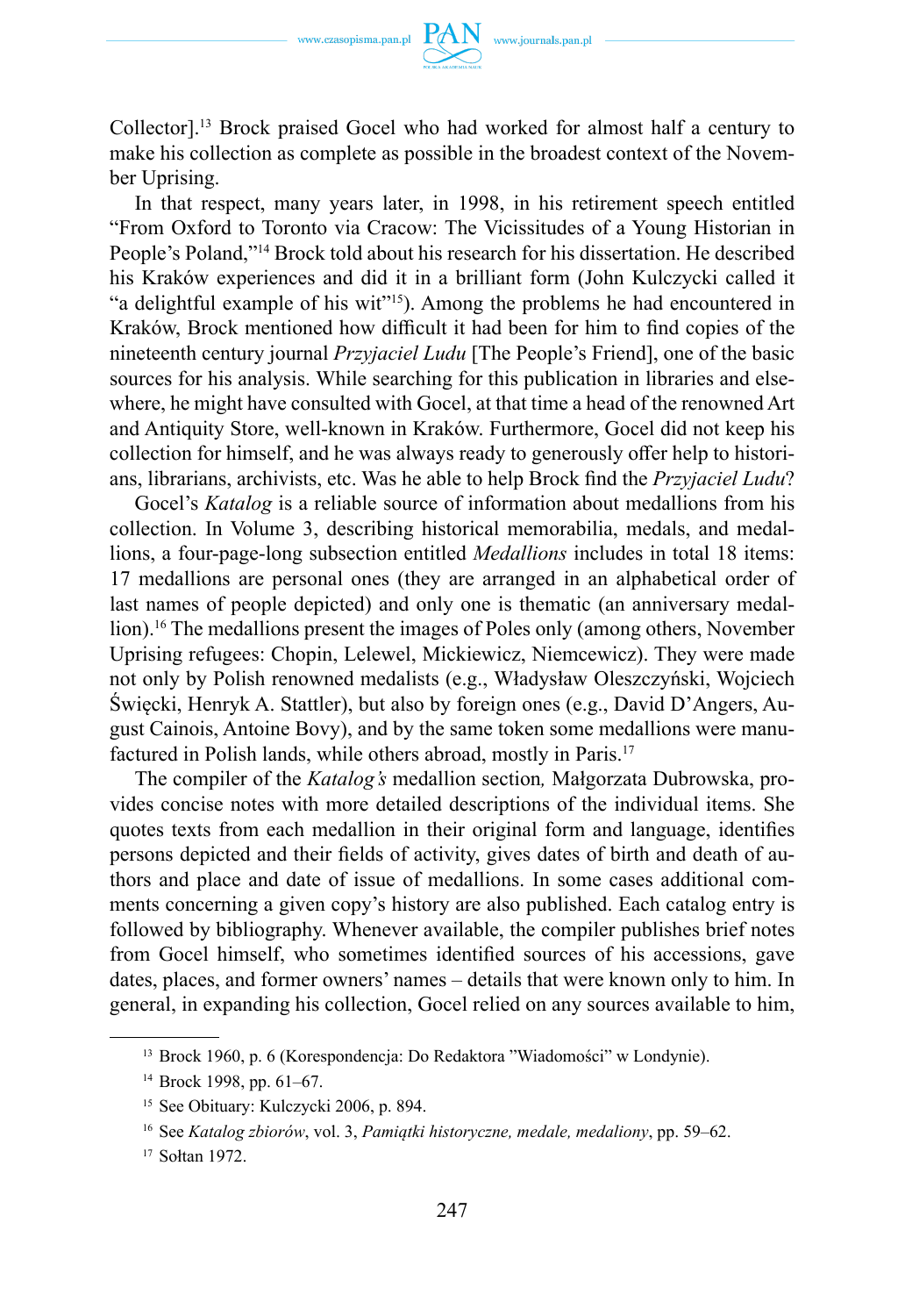www.czasopisma.pan.pl  $PAN$  www.journals.pan.pl



and, as a rule, his *modus operandi* was through exchange or purchase (even at the cost of using up all his financial resources). For example, he pointed out which medallions he had acquired via an exchange of printed materials and books with libraries (e.g., with the Polish Library in Paris in 1960, with Biblioteka Narodowa [National Library] in Warsaw in 1946, 1948, and 1960); or else via purchases from private owners (in Paris in 1946, in Kraków ca. 1950), and from antiquity and art stores in Warsaw and The Desa Art Co. in Poznań ca. 1950. Gocel also mentioned donations of private individuals and an exchange with individual collectors. For example, he acquired the above mentioned anniversary medallion via an exchange with the Rev. Józef Jarzębowski (1891–1964) who had created an invaluable collection relating to the January Uprising, and sent it via the Vatican to Mieczysław Haiman in Chicago, thus saving it from destruction in August 1944 in Warsaw.18 When the Warsaw Uprising broke out Gocel divided his collection into five portions and, risking his life, he secured individual parts in the basements of churches in Warsaw; the most precious items survived, but the major part was destroyed, including all his medallions.

It can only be regretted that the Mason medallion has never been described in a way similar to the catalog. Unfortunately, Gocel left no reference to this medallion in his archives and no comments on it in his writings, either. Its provenance is unknown: the date and place of purchase can only be estimated. That is why I could rely only on personal communication with Gocel's family members in tracing its later history. Their message is that Gocel deliberately excluded two medallions from his museum donation because their subjects were not pertaining to the November Uprising. One of the two items that did not match thematically is the Mason medallion, while the other, a personal medallion, too, depicts Wincenty Choroszewski (1845–1901), also in my possession now. The Mason medallion is an acquisition from the 1950s or at the latest, the early 1960s, when Gocel obtained most of his medallions. He had owned some before September 1939, but lost all of them during the Warsaw Uprising in 1944.19 Only in the late period of his life did he manage to partly reconstruct this fragment of his collection. Not only were the medallions rare and difficult to obtain, they were also expensive. Nonetheless, Gocel may have possessed many more historical medallions in his collection at different periods, and exchanged them for other objects.

Furthermore, it is noteworthy that Gocel was a biographer himself, as he investigated the live stories of people connected with the November Uprising and published their portraits in his biographical writings. He was well familiar with

<sup>&</sup>lt;sup>18</sup> *Katalog zbiorów*, vol. 3, p. 62: item 236: a print mistake in the compiler's note should be corrected. Instead of Jastrzębski the name should read: Jarzębowski (Gocel acquired this medallion via an exchange with Rev. Józef Jarzębowski).

<sup>19</sup> Grzegorczyk 1966, pp. 704–706.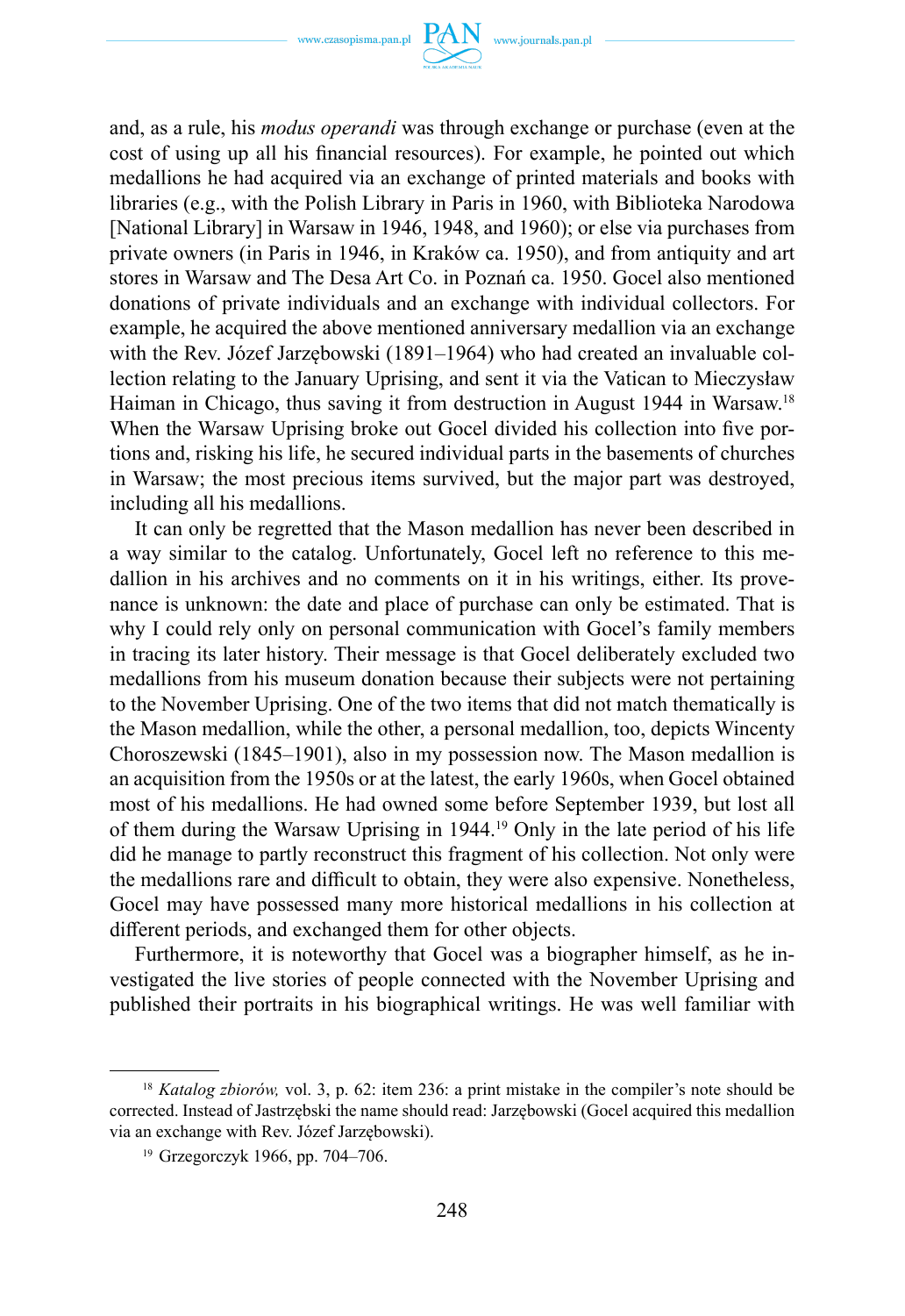

Dmochowski's biography (as, for that matter, with other insurgents' biographies<sup>20</sup>). In 1938, on the occasion of the 75<sup>th</sup> anniversary of the outbreak of the January Uprising, with Colonel Janusz Galadyk he co-authored a brochure on Dmochowski's military service. Moreover, Gocel gathered new material and obliged himself to write a monograph on Dmochowski (because of World War II the project was never completed).<sup>21</sup> When many years later he acquired the Mason medallion, it was so because of the sculptor, and not because of the person depicted on it. Obviously, the sole fact that Dmochowski was a November insurgent fully explains why his work was important for the collector.

Thus, the medallion's fate in the 20 and  $21<sup>st</sup>$  centuries is as follows: first it became a possession of Gocel, and later of his family: in 1966, the widow Maria Gocel inherited it, and in 1986 I became its owner. I have tried to gather all available information on the Mason medallion but never encountered a single note about it in the Polish literature.<sup>22</sup>

## Conclusion and research postulates

In 2021, the medallion still can be called "forgotten": a gap in its past extends from 1855 (Philadelphia) until ca. 1960 (Gocel), thus encompassing one hundred years. Though it depicts a prominent American, this fine piece of art is virtually unknown in America. Similarly, although Dmochowski's works are known in Poland, his biography, with an emphasis on his artistic achievements and military service to Poland, has not been written yet. The present biographical account presents preliminary research of a modest scope. True, the detailed information about the titular piece of art that I am gathering in this text may not be the highest in the hierarchy of inquiry into the biographies of both Dmochowski and Gocel. Nevertheless, new details added to their portraits help make the history of the medallion more complete, too. The essay raises a number of questions concerning the provenance of the medallion and its fate in America and Poland. Further inquiry is needed, as this work of Dmochowski deserves more specialist interest, *inter alia* from art historians. As far as I know, a complete list of his works has never been compiled. A need to correct some imprecise information on Dmochowski's stay in America should

 $20$  For instance, in the 1930s, he authored a series of biographical sketches on priests who participated in the November Uprising; one of them is the Rev. Adam Loga, whom Gocel names a hero priest, in a brochure he published in 1935 in Warsaw.

<sup>21</sup> Galadyk, Gocel 1938.

 $22 \text{ In that respect, I recollect that in the mid-1990s, at the seat of the Polish Academy of Sciences.}$ es in the Działyński Palace in Poznań, I met an American art collector of Polish descent from New York. As it turned out, he collected Polish-American art. He knew about Saunders and requested a photograph of the medallion. I provided him with a black and white photograph made at the professional atelier in the Institute of History, of the Poznan University. I have never heard anything from him since then.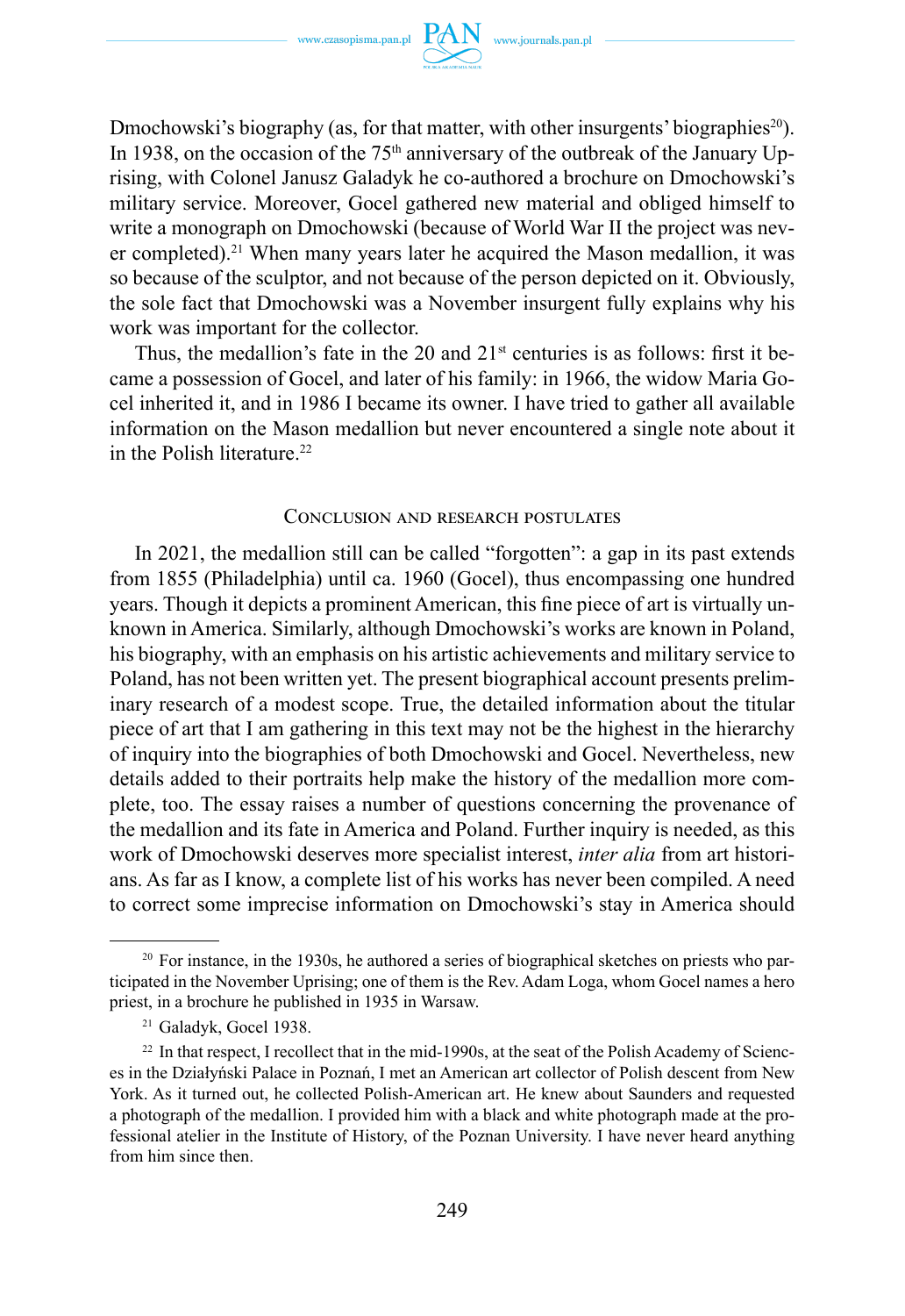

be signaled, too. American publications that outline his life, alongside descriptions of his monuments and their locations, contain information that is sometimes incorrect. For instance, it is claimed that he assumed the name of Saunders on arriving in America, though it is not true, because he had used it earlier.<sup>23</sup> Another example is the information that the marble monument in the Laurel Hill Cemetery in Philadelphia (considered one of the finest sculptures of this kind in America) is at the grave of Dmochowski's daughter, while in fact it is the grave of his wife and their two children.24

On the other hand, Ludwik Gocel, who died almost one hundred years after Dmochowski, as his biographer and as collector must have felt a close link with the November 1830 insurgent. Gocel's family members confirm that an "indefatigable" bibliophile (Peter Brock) was also emotionally preoccupied with the history of this Uprising and he wished to preserve the memory of its heroes. Peter Brock rightly asserts that Gocel's contribution provides "a wider appreciation of the significance of partitioned Poland's history."25 More than half a century after Gocel's death his collection commemorating the struggle for Polish independence in 1830/31 and for the Polish cause is still an invaluable source of knowledge.

Gocel maintained extensive contacts with collectors and bibliophiles all over the world, also in America, already in the 1920s and 1930s and after World War II (though his most durable ties were by far with France, Polish-French institutions, as well as descendants of exiled November insurgents). A competent historian and collector, he expanded his collection mostly with the aid of the people who like him loved nineteenth-century Polish history. His correspondence, preserved only in fragments, contains a few letters from the Anglo-Saxon countries. Further research, for example in Chicago, could broaden the existing knowledge on these contacts. One example of such an oversees exchange from the pre war period has been preserved in Gocel's papers and demonstrates that he exchanged books and possibly also other items with Mieczysław [Miecislaus] Haiman  $(1888-1949).^{26}$  In the 1930s, Haiman was working on establishing an institution that finally became the Polish Roman Catholic Union Archives and Museum in Chicago. In order to write works on the Polish past in America, he also needed literature from Poland, and Gocel was able to provide it to him.<sup>27</sup> Gocel, in turn, probably collected "American materials" from this exchange.

<sup>26</sup> Haiman 1939, p. 249.

<sup>23</sup> Liguori 1949, p. 18, note 1.

<sup>24</sup> Liguori 1949, p. 18.

<sup>25</sup> Brock 1965, p. 87.

 $27$  A postcard, showing the official head of the Museum, dated January 4, 1938 in Chicago, sent to Gocel in Warsaw, must have belonged to a series of exchanged letters and proves a close cooperation between the two historians. Hopefully, at least their fragmentary correspondence has been preserved in the Museum.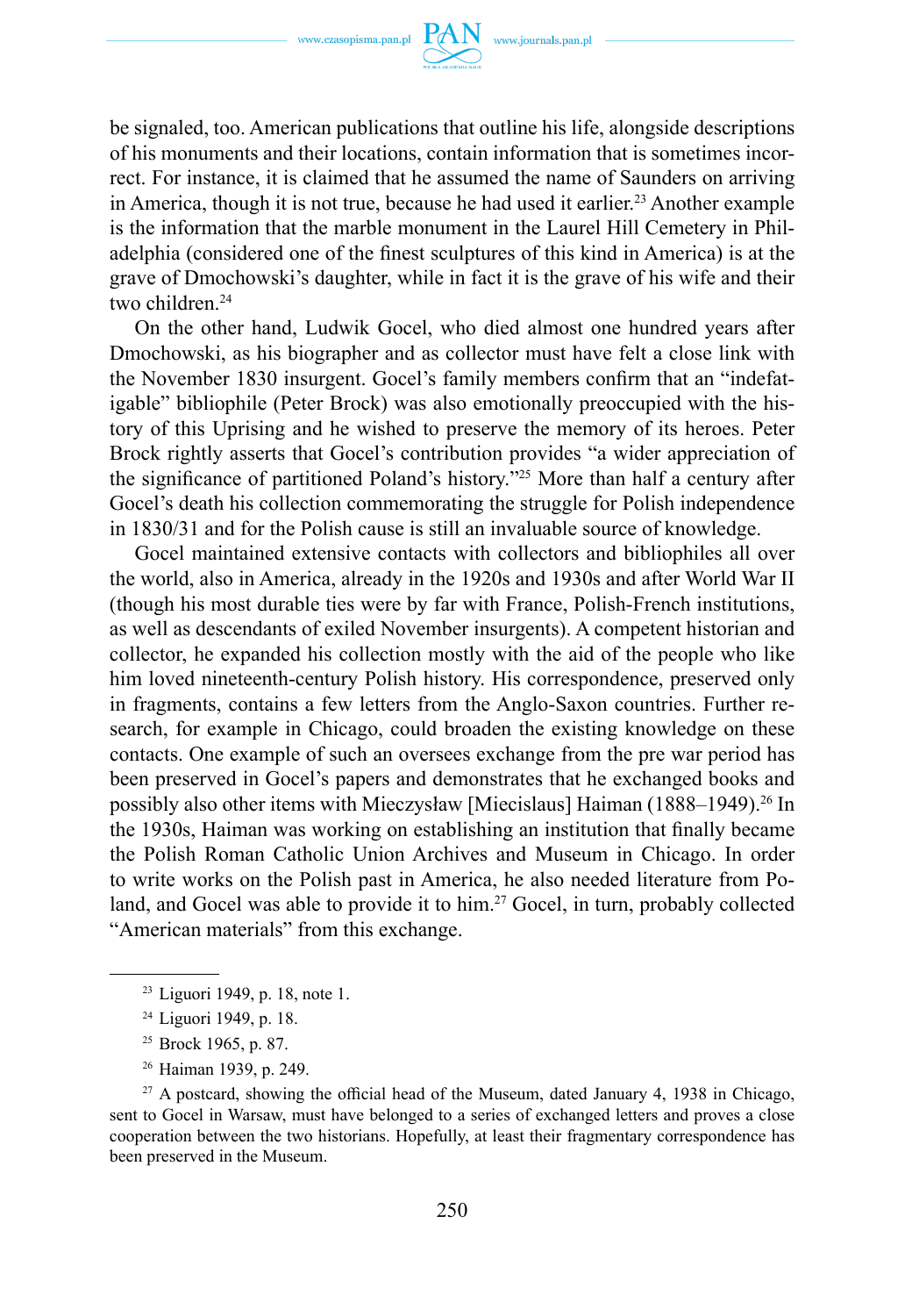



THIS SIDE OR **CR.ADDRESS** Szan. P. Ludwik Gocel Harszawa, w. Hoża 84, m. 4 Poland POLISH R.C. UNION ARCHIVES AND MUSEUM 984-986 MILWAUKEE AVENUE CHICAGO, ILL. Drogi Parie: Bardes preparana. Move Nieucevica matarlen " jednej 2 bromur. Zrazu nie ramaryłem jej. Serdecrnie udryczny jestem za unite dedyhacje. Zapenne moj list ostatni, do którego maniques le Alora, i puerta a Hierrtrichim poi dont, negitivie. Moie bede migt dotac' Kraitzira. Derdeering wirth MicoryHaw Haiman 4 atzirina 1938 

Fig. 3. The postcard, from M. Haiman in Chicago to L. Gocel in Warsaw, January 4, 1938 (with a Chicago post mark, dated January 5, 1938); author's archive in Poznań, Poland

To sum up, in the field of sculpture, Dmochowski occupies a special position among the few Polish sculptors whose works are appreciated both in Poland and in the world.<sup>28</sup>

<sup>&</sup>lt;sup>28</sup> I believe that in Europe, Tomasz Oskar Sosnowski (1810–1886), an outstanding sculptor with merits for two countries, his native Poland and his new country, Italy, resembles Dmochowski in that respect. Almost a contemporary of Dmochowski, Sosnowski worked successfully in Poland and in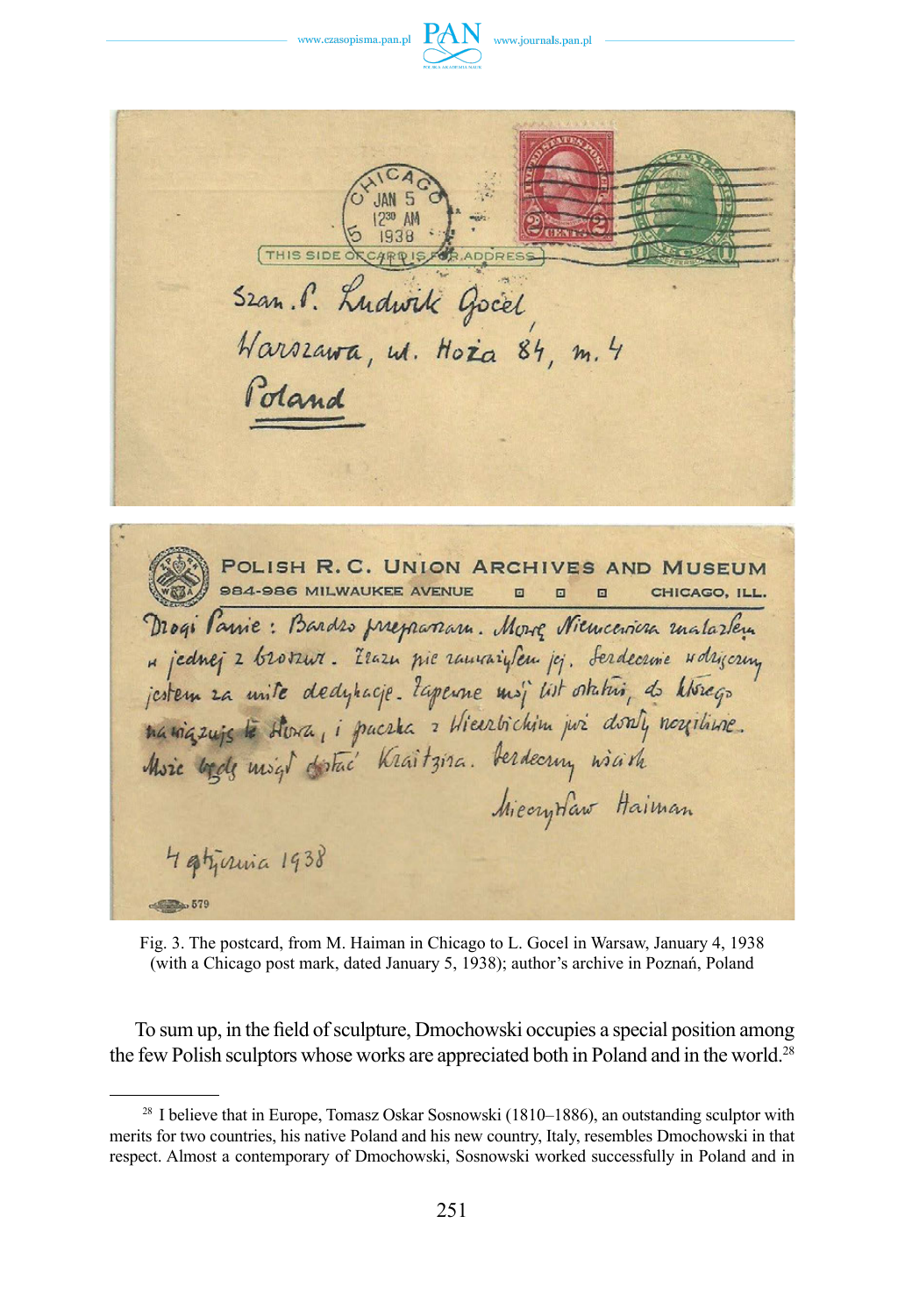He also has a special place in the history of Polish men and women in America in the 19th century. Biographical studies on Dmochowsk as soldier and artist, a monograph on his artistic output, a full catalog and an analysis of all his American pieces, the Mason medallion including all this should be completed in the future.

## **BIBLIOGRAPHY**

Acton R.

2009 *Mason, Charles*, [in:] *The Biographical Dictionary of Iowa,* uipress.lib.uiowa.edu/bdi/ DetailsPage.aspx?id=253, access 15.01.2018.

### Brock P.

- 1960 *Ludwik Gocel – cierpliwy zbieracz*, Wiadomości 35: 6. (Korespondencja: Do Redaktora Wiadomości w Londynie).
- 1965 *Wystawa w 130. rocznicę powstania listopadowego. Ze zbiorów Ludwika Gocla*, The Polish Review 10, no. 3, pp. 86–87, http://www.jstor.org/stable/25776620.
- 1998 *From Oxford to Toronto via Cracow: the Vicissitudes of a Young Historian in People's Poland*, The Polish Review 43 (4), pp. 61–67, http://www.jstor.org/stable/25779081.

#### Durko J.

1975 *Zbiory dra Ludwika Gocla w Muzeum Historycznym m.st. Warszawy*, [in:] *Katalog zbiorów*, vol. 1, Warszawa, pp. 5–7.

## Galadyk J., Gocel L.

1938 *Henryk Dmochowski*. *Żołnierz XIX wieku*. *Notatka Biograficzna,* Wilejka, https:// academica.edu.pl/reading/readMeta?cid=72922065&uid=72380664.

#### Gocel L.

1960 *Moje zbiory*, [in:] *Wystawa w 130-tą rocznicę Powstania Listopadowego (ze zbiorów Ludwika Gocla)*, Warszawa.

#### Grzegorczyk P.

1966 *Z materiałów biobibliograficznych dotyczących pisarzy zmarłych w 1966 roku: Ludwik Gocel*, Rocznik Literacki, pp. 704–706.

### Haiman M.

1939 *Polacy wśród pionierów Ameryki: szkice historyczne,* Chicago, p. 249.

#### *Katalog zbiorów*

1975 *Katalog zbiorów Ludwika Gocla. Powstanie listopadowe i Wielka Emigracja*, vol. 1, *Księgozbiór*, comp. by S. Ciepłowski, Warszawa.

Italy, recognized in these two countries. An entry on Sosnowski is included in the biographical dictionary *Polacy w historii i kulturze krajów Europy Zachodniej. Słownik biograficzny* [Poles in History and Culture of Western European Countries. Biographical Dictionary], ed. by K. Kwaśniewski and L. Trzeciakowski (Poznań 1981), pp. 406–407. An equivalent biographical dictionary covering Poles with merits for America's history and culture would be useful.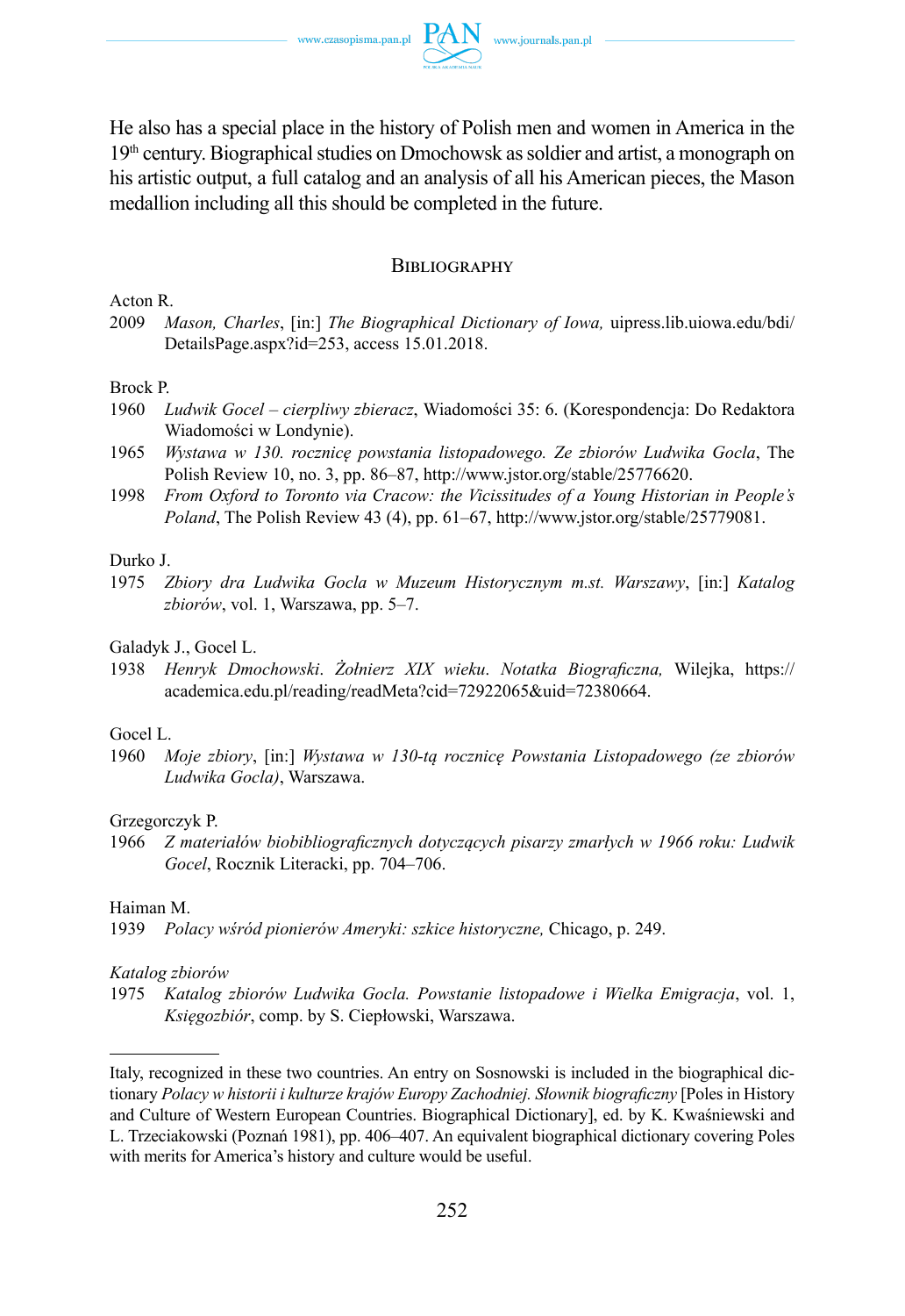

- 1978 *Katalog zbiorów Ludwika Gocla. Powstanie listopadowe i Wielka Emigracja*, vol. 3, *Pamiątki historyczne, medale, medaliony*, comp. by M. Dubrowska and G. Kieniewiczowa, Warszawa.
- 1987 *Katalog zbiorów Ludwika Gocla. Powstanie listopadowe i Wielka Emigracja*, vol. 2, *Obrazy olejne. Rysunki. Akwarele. Grafika*, comp. by I. Tessaro-Kosimowa, Warszawa.

## Kulczycki J.

2006 *Peter Brock, 1920–2006*, The Slavic Review 65 (4), p. 894, doi: https://doi.org/10.1017/ S0037677900037323.

## Liguori M.

1949 *Henry Dmochowski Saunders: Soldier-Sculptor*, Polish American Studies 6, no. 1/2, pp. 18–25, http://www.jstor.org/stable/20147180.

## Mienicki R.

1939–1946 *Henryk Dmochowski*, [in:] *Polski Słownik Biograficzny,* vol. 5.

Prószyńska Z.

1975 *Henryk Dmochowski*, [in:] *Słownik artystów polskich i obcych w Polsce działających,* vol. 2.

## Schuster K.

1972 *Gocel Ludwik*, [in:] *Słownik pracowników książki polskiej*, Warszawa, p. 272.

## Serwański J.

- 2016 *Kustosz honorowy. Ludwik Gocel i jego dom-muzeum w Puszczykowie (1964-1966)*, Kronika Miasta Poznania, no. 3, pp. 284–298.
- 2017 *Ludwik Gocel (1889 1966) – bibliofil doskonały: szkic do portretu*, Almanach Warszawy*,*  vol. 11, pp. 367–398.
- 2019 *Norwidiana w zbiorach Ludwika Gocla*, Studia Norvidiana, no. 37, pp. 181–199.

## Sołtan A.

1972 *Numizmaty w kolekcji Ludwika Gocla*, Biuletyn Numizmatyczny, no. 2–5, https:// academica.edu.pl/reading/readMeta?cid=15646133&uid=9300634.

Tessaro-Kosimowa I.

- 1966 *Zbiory Ludwika Gocla w Muzeum Historycznym m.st. Warszawy,* Muzealnictwo 13, pp. 166–169.
- 1980 *Kolekcja Ludwika Gocla w Muzeum Historycznym m.st. Warszawy*, Kronika Warszawy 3, p. 111–118.

## Tomicki R.

2006 *Eugeniusz Frankowski – etnolog iberysta. Uwagi biografisty przygodnego*, Sprawy Narodowościowe. Seria Nowa, no. 29, pp. 17–21.

## Trepiński A.

1966 *O Ludwiku Goclu i jego przygodach z książką*, Stolica*,* no*.* 34 (1966), p. 13; no. 50 (1966), p. 15.